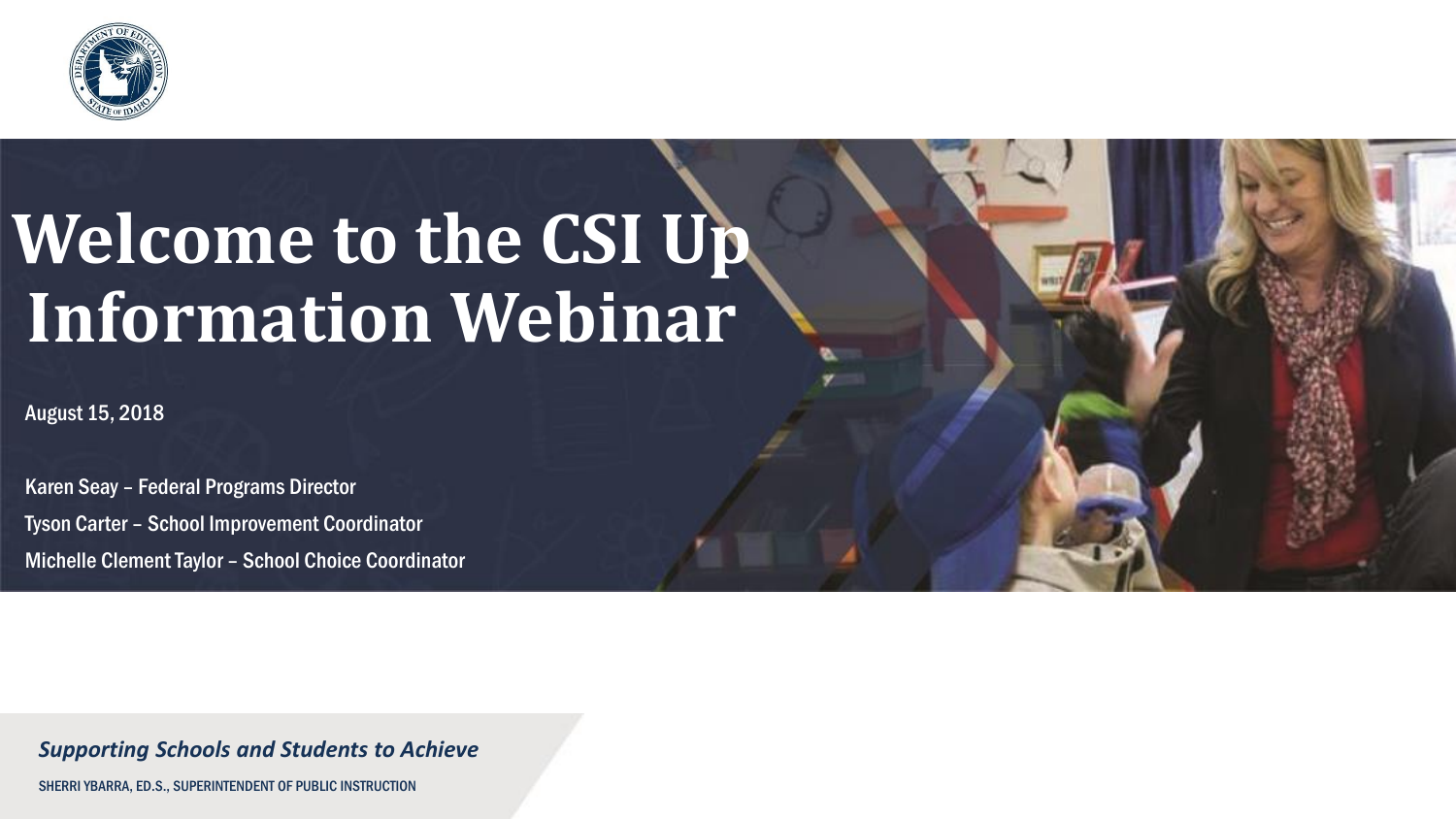## **What is CSI Up?**

- Comprehensive Support and Improvement Underperforming
- Lowest 5% of Idaho schools
	- K-8 schools
	- High schools schools with grade 12
	- Alternative high schools
- What does it look like for Idaho?
	- K-8 schools 22 schools identified
	- High schools 5 schools identified
	- Alternative schools 2 schools identified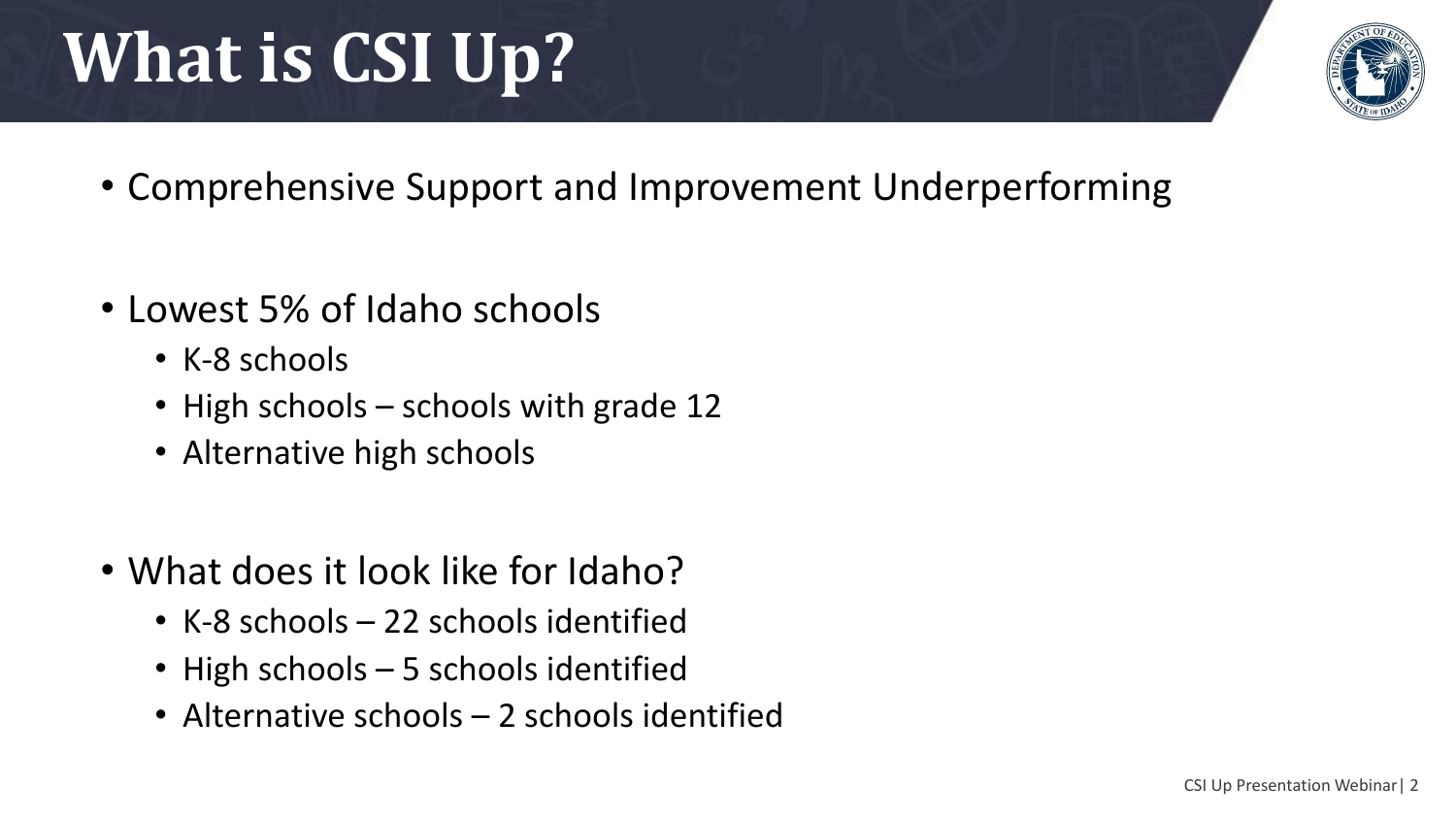

The identification is based on the following academic and other indicators:

- ISAT English Language Arts Proficiency
- ISAT Mathematics Proficiency
- ISAT English Language Arts Growth
- ISAT Math Growth
- English Learners growth in proficiency
- Student Engagement Survey
- Student testing participation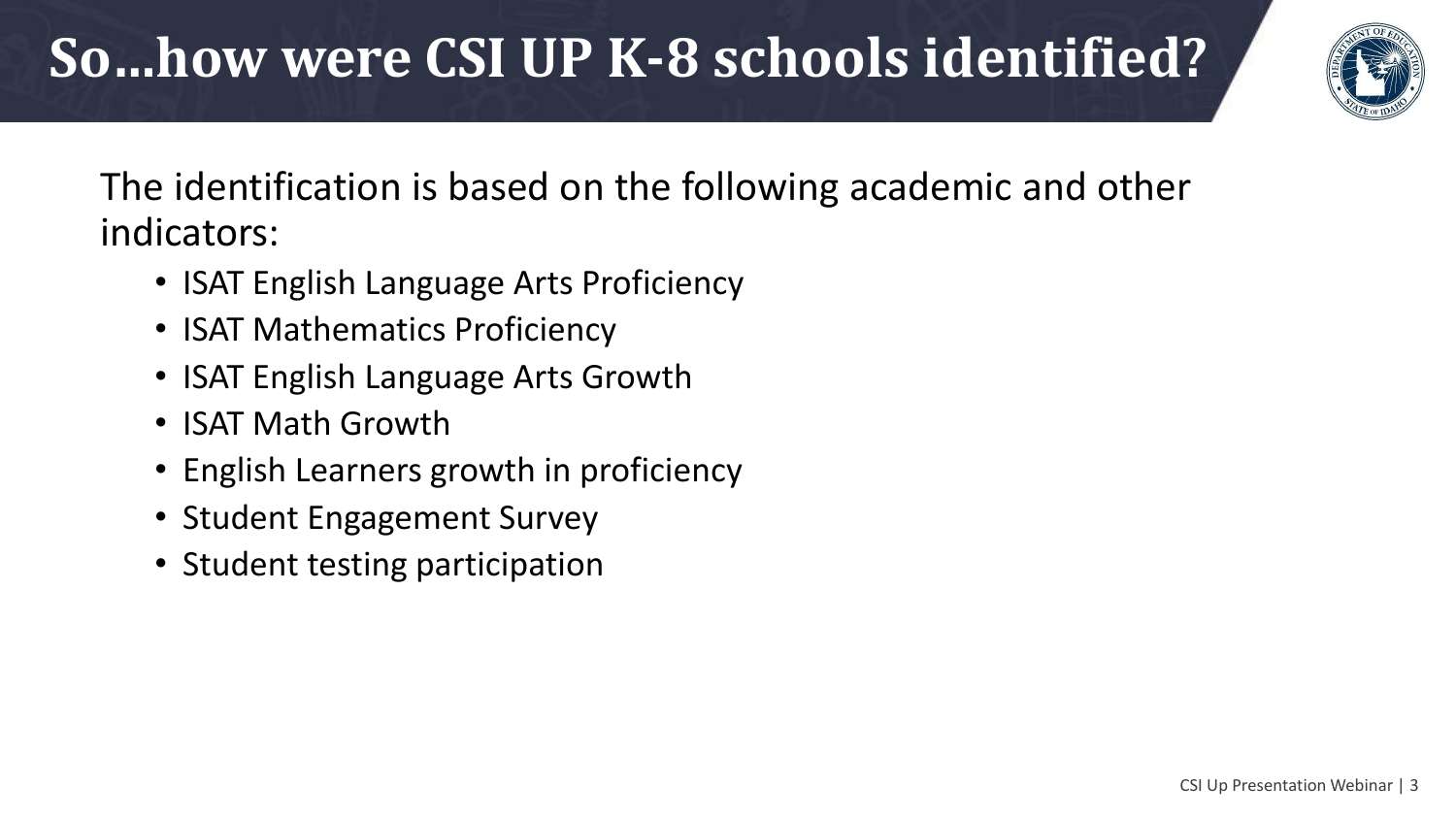## **What about CSI Up high & Alt schools?**



The identification is based on the following academic and other indicators:

- ISAT English Language Arts Proficiency
- ISAT Mathematics Proficiency
- Growth in proficiency for English Language learners
- Graduation rate
- College and Career Ready courses
- Student testing participation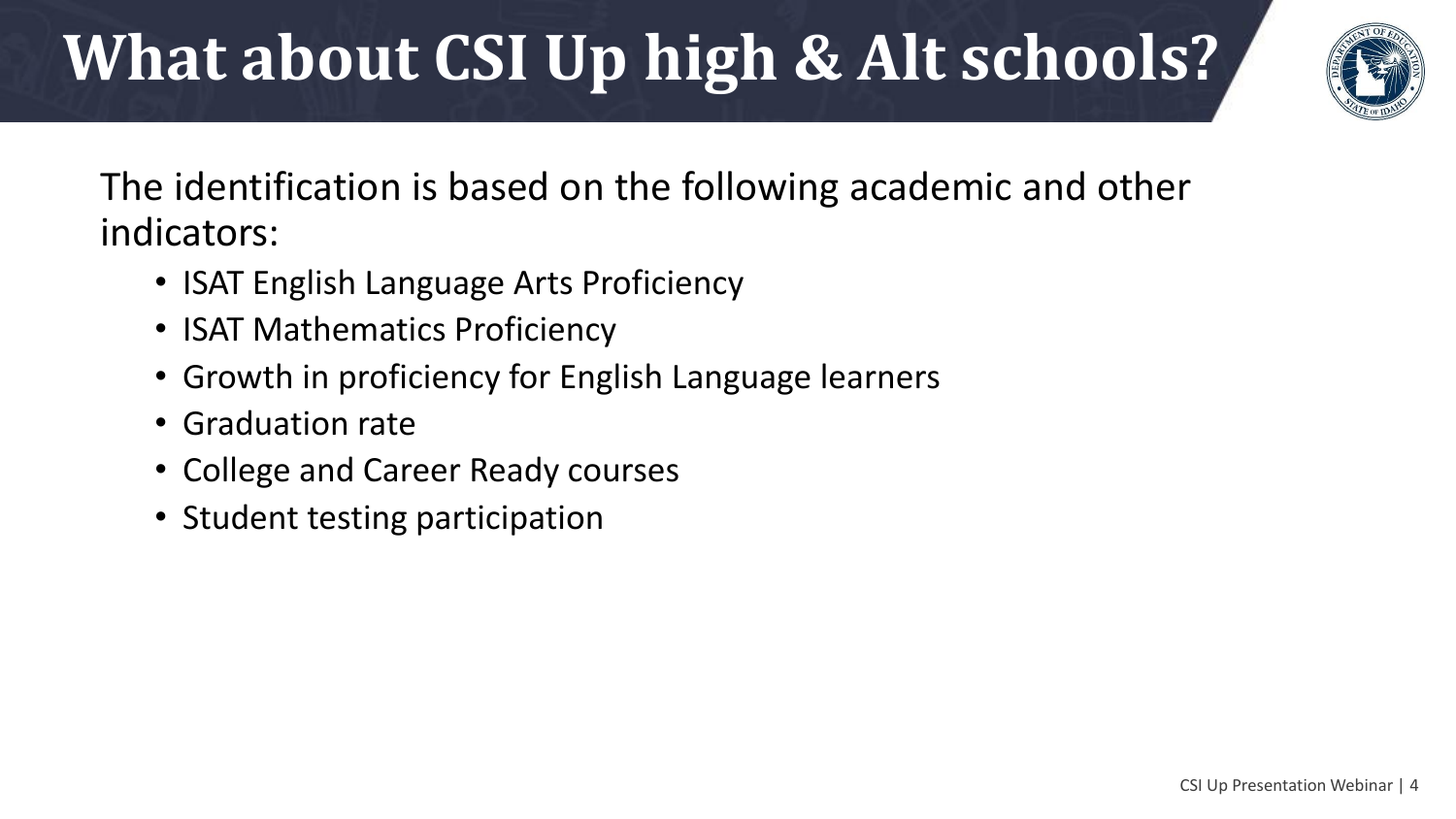## **What's different this time around?**



- Strengths based model
- State Technical Assistance Team (STAT)
	- Team consisting of SDE directors, coordinators, content experts, district/building leadership team, capacity builder
	- 2017-2018 STAT Pilot
- State-wide convenings
- Ongoing Zoom check-ins with each school
	- School improvement planning and implementation
	- Differentiated technical assistance
- Formula funds for all Title I CSI Up schools
- Travel reimbursement funds for non-Title I CSI Up schools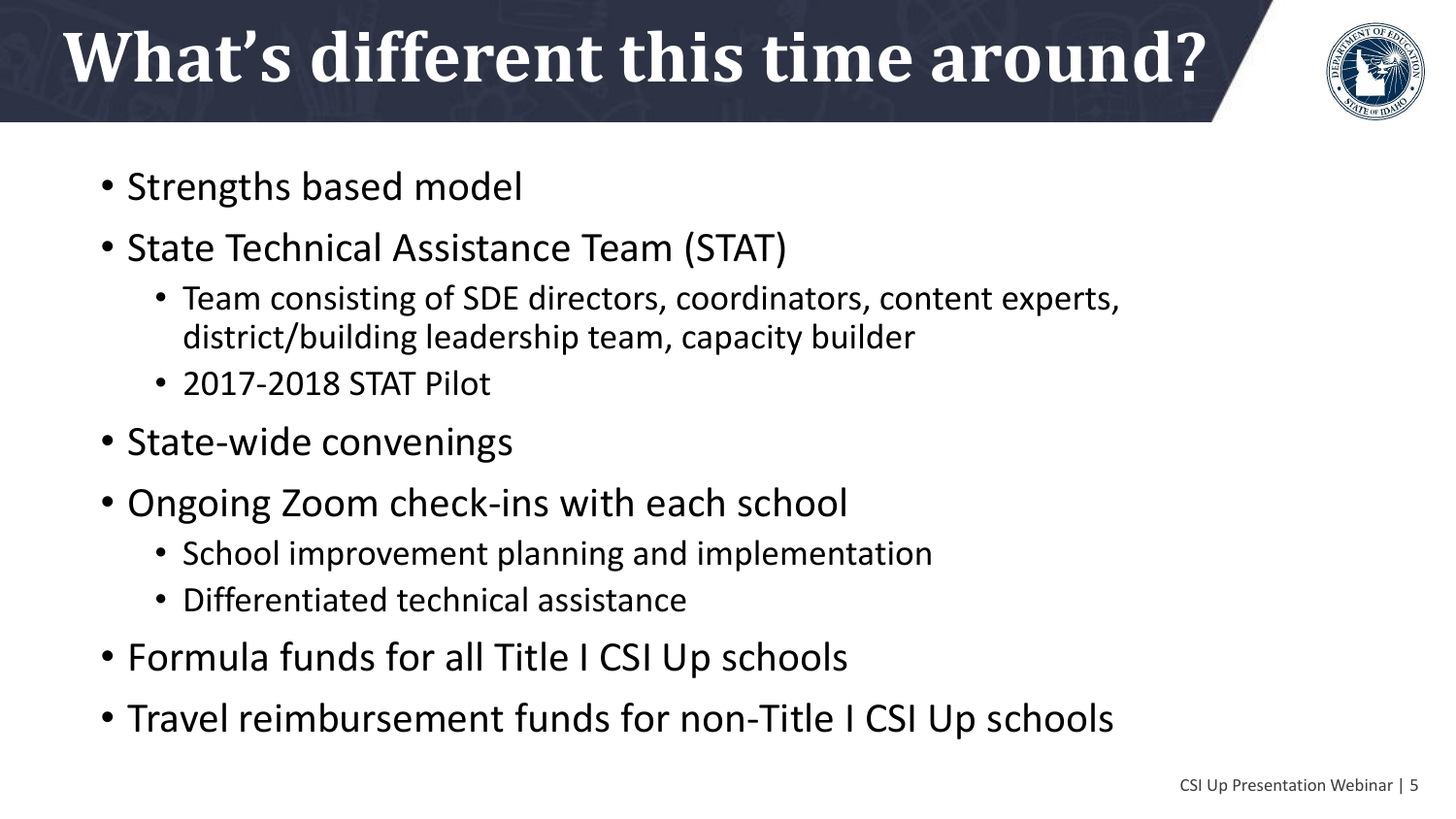#### **What kind of support can CSI Up schools expect?**



- Three years of support
- Technical assistance
- Convenings
- Regular Check-ins
- Financial assistance \$\$\$
- Capacity builder one on one school improvement coach
- Effective leadership PD
	- ISN, IPN, IPMP
	- NW RISE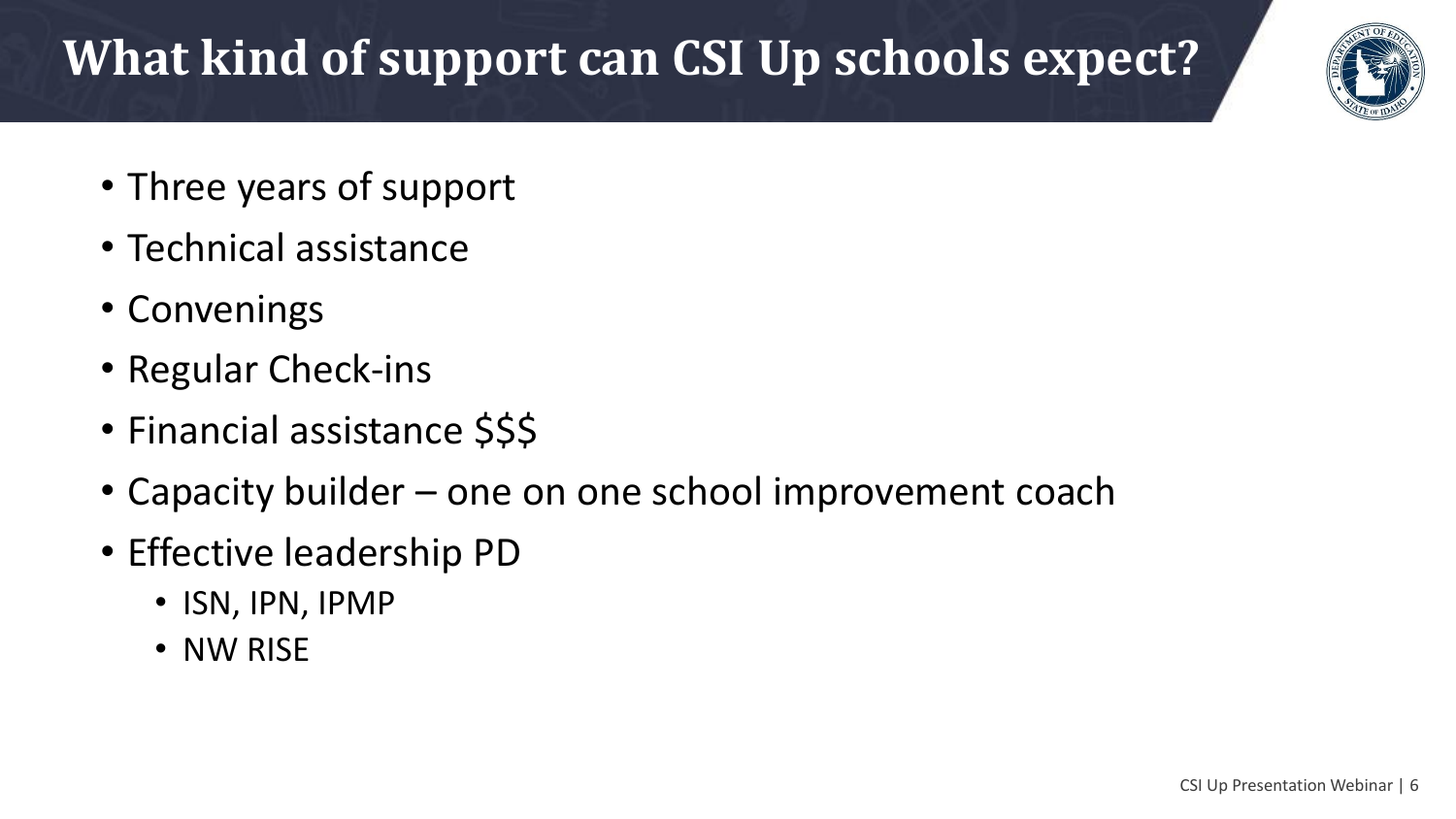## **September 10-11, 2018**

- CSI Up Building on Strengths Kick-off meeting
	- BSU Simplot Ballroom
	- 8-4 PM both days
- Attendance is critical
- Agenda topics:
	- Importance of school culture
	- Building effective leadership teams
	- Engaging stakeholders
	- Funding
- Who to bring
	- Leadership team five people recommended
		- Superintendent
		- Principal
		- Two teachers influencers
		- Federal programs directors, counselor…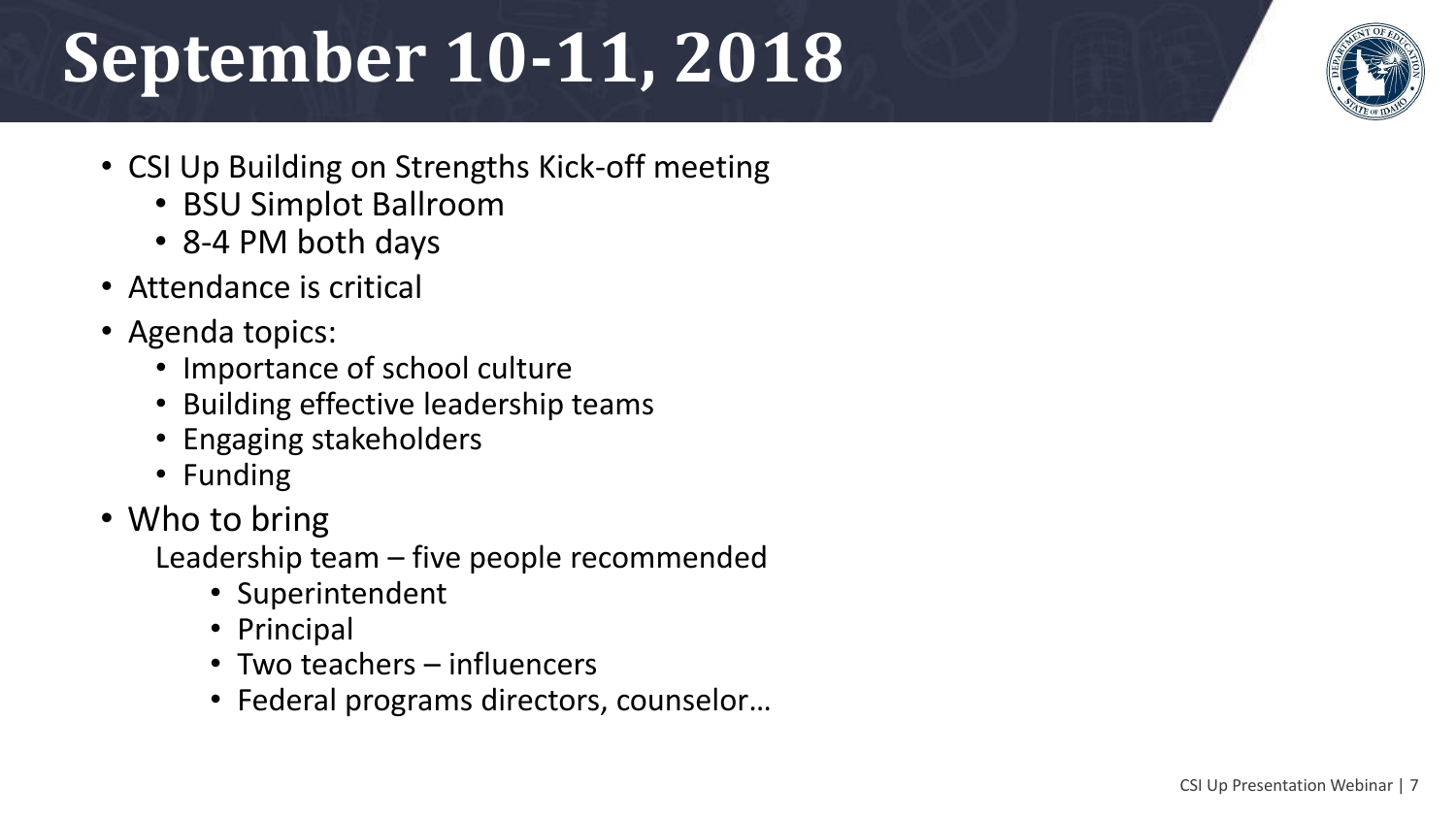# **Questions**



- What's on your mind?
- What are you worried about?
- What do you need?